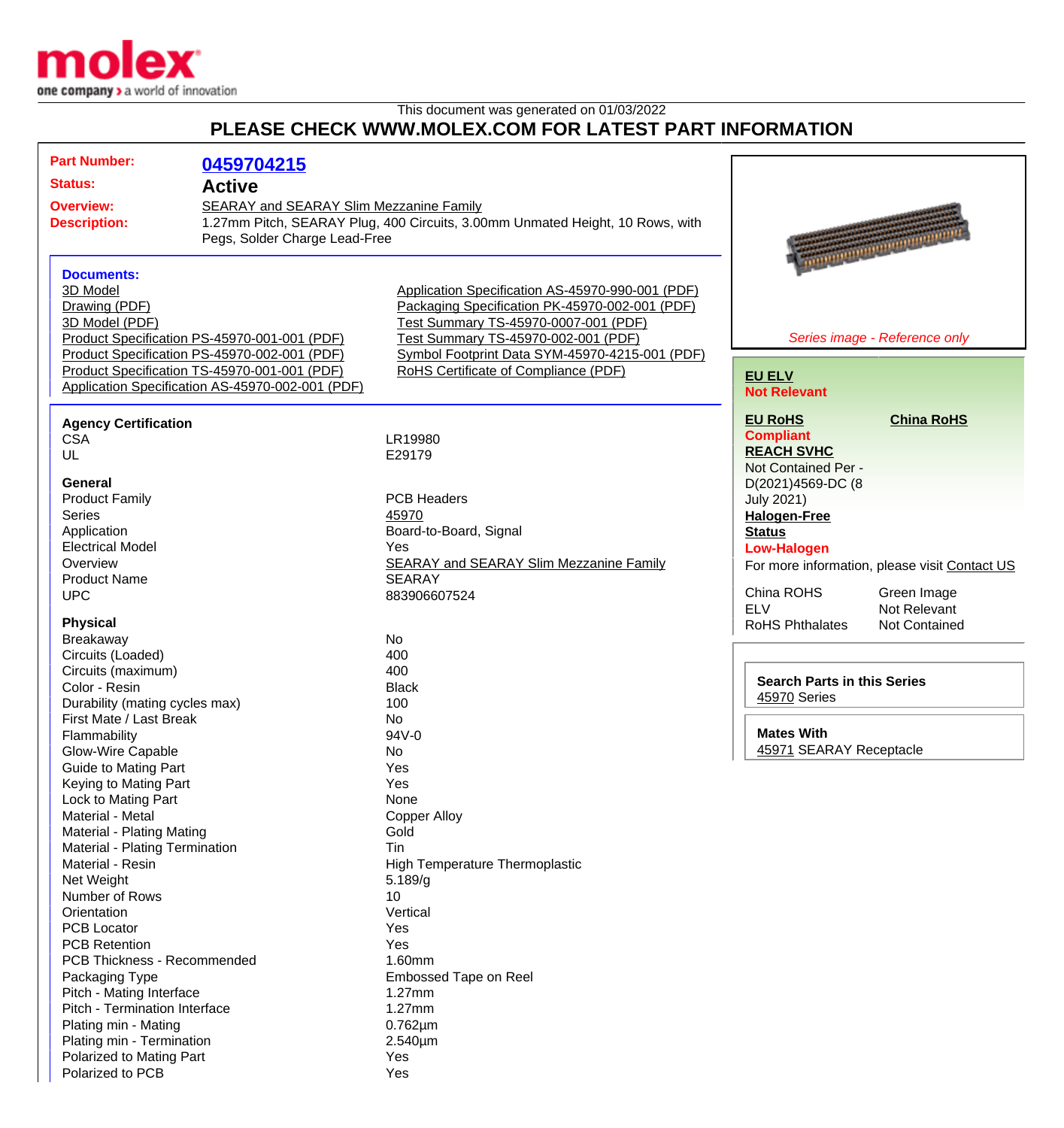| Robotic Placement<br>Shrouded<br>Stackable<br>Surface Mount Compatible (SMC)<br>Temperature Range - Operating<br><b>Termination Interface: Style</b><br><b>Unmated Height</b>        | Pick and Place Cap<br>No.<br>N <sub>o</sub><br>Yes<br>-55° to +125°C<br>Surface Mount<br>3.00mm                                                                             |  |  |  |
|--------------------------------------------------------------------------------------------------------------------------------------------------------------------------------------|-----------------------------------------------------------------------------------------------------------------------------------------------------------------------------|--|--|--|
| <b>Electrical</b><br>Current - Maximum per Contact<br>Voltage - Maximum                                                                                                              | 2.7A<br>240V AC                                                                                                                                                             |  |  |  |
| <b>Solder Process Data</b><br>Duration at Max. Process Temperature (seconds)<br>Lead-freeProcess Capability<br>Max. Cycles at Max. Process Temperature<br>Process Temperature max. C | 003<br><b>REFLOW</b><br>001<br>260                                                                                                                                          |  |  |  |
| <b>Material Info</b>                                                                                                                                                                 |                                                                                                                                                                             |  |  |  |
| <b>Reference - Drawing Numbers</b><br><b>Application Specification</b><br><b>Electrical Model Document</b><br>Packaging Specification<br><b>Product Specification</b>                | AS-45970-002-001, AS-45970-990-001<br>EE-45970-007-007, EE-45970-010-010,<br>EE-45970-015-015, EE-46556-0085-001<br>PK-45970-002-001<br>PS-45970-001-001, PS-45970-002-001, |  |  |  |
| S-Parameter Model                                                                                                                                                                    | TS-45970-001-001<br>SP-45970-007-001, SP-45970-010-010,<br>SP-45970-015-015                                                                                                 |  |  |  |
| <b>Sales Drawing</b>                                                                                                                                                                 | SD-45970-001-001                                                                                                                                                            |  |  |  |
| Symbol/Footprint Data                                                                                                                                                                | SYM-45970-4215-001                                                                                                                                                          |  |  |  |
| <b>Test Summary</b>                                                                                                                                                                  | TS-45970-0007-001, TS-45970-002-001                                                                                                                                         |  |  |  |

## This document was generated on 01/03/2022 **PLEASE CHECK WWW.MOLEX.COM FOR LATEST PART INFORMATION**